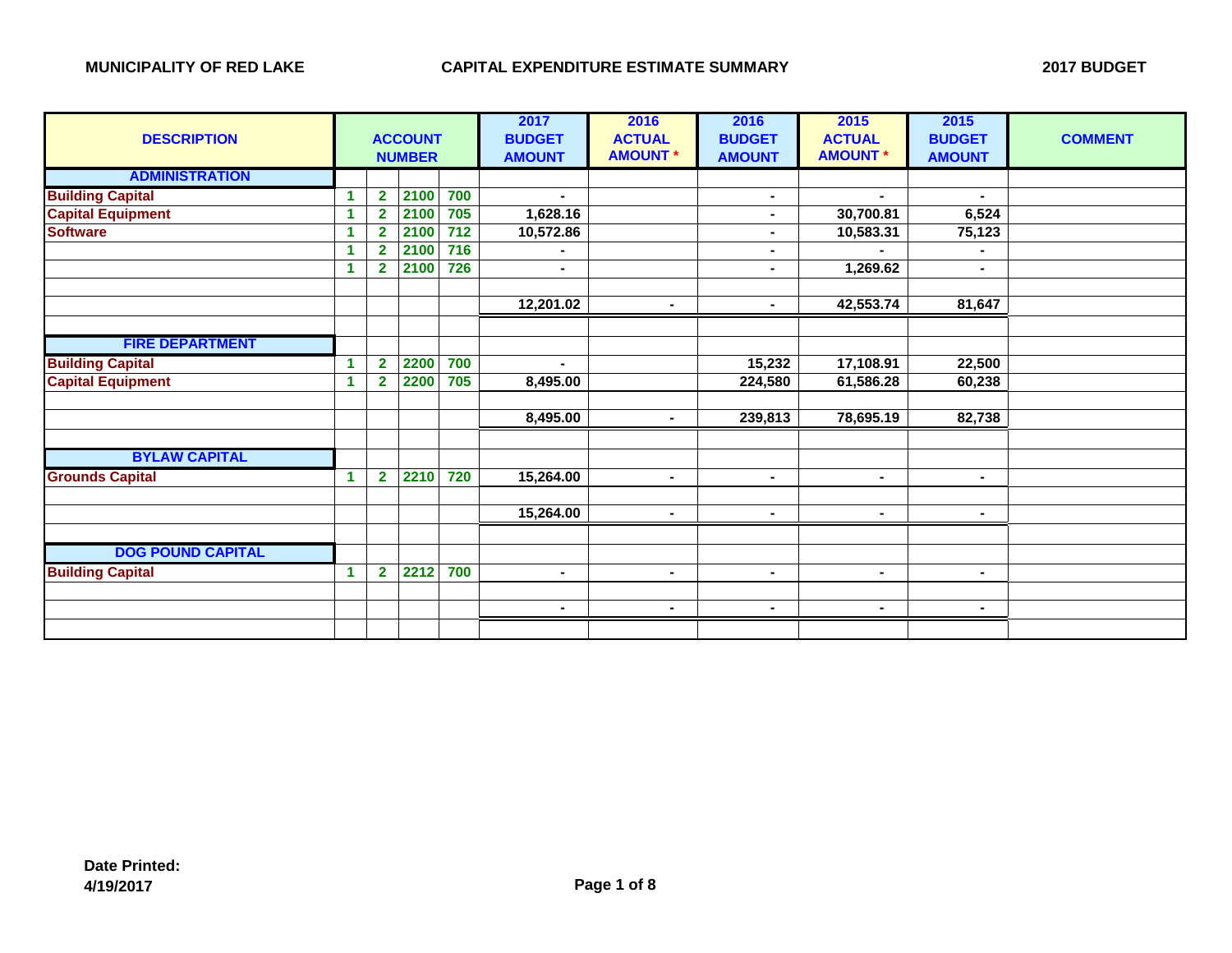| <b>DESCRIPTION</b>                   |                         | <b>ACCOUNT</b><br><b>NUMBER</b> |      |                  | 2017<br><b>BUDGET</b><br><b>AMOUNT</b> | 2016<br><b>ACTUAL</b><br><b>AMOUNT *</b> | 2016<br><b>BUDGET</b><br><b>AMOUNT</b> | 2015<br><b>ACTUAL</b><br><b>AMOUNT *</b> | 2015<br><b>BUDGET</b><br><b>AMOUNT</b> | <b>COMMENT</b>     |
|--------------------------------------|-------------------------|---------------------------------|------|------------------|----------------------------------------|------------------------------------------|----------------------------------------|------------------------------------------|----------------------------------------|--------------------|
| <b>PUBLIC WORKS</b>                  |                         |                                 |      |                  |                                        |                                          |                                        |                                          |                                        |                    |
| <b>Building Capital</b>              | $\blacktriangleleft$    | $\mathbf{2}$                    | 2300 | 700              | 20,352.00                              |                                          | 25,440                                 | 29,343.64                                | 25,000                                 |                    |
| <b>General Requirements</b>          | $\blacktriangleleft$    | $\overline{\mathbf{2}}$         | 2300 | 701              |                                        |                                          | 76,320                                 |                                          |                                        |                    |
| <b>Capital Equipment</b>             | $\blacktriangleleft$    | $\overline{2}$                  | 2300 | 705              | 77,317.25                              |                                          | $\blacksquare$                         | 442,407.46                               | 436,995                                |                    |
| <b>Streetscaping Capital</b>         | $\blacktriangleleft$    | $\overline{\mathbf{2}}$         | 2300 | 706              | 312,912.00                             |                                          | 389,639                                | 203,520.01                               | 150,000                                |                    |
| <b>Sewage Capital</b>                | $\overline{\mathbf{1}}$ | $\overline{\mathbf{2}}$         | 2300 | 707              |                                        |                                          |                                        |                                          |                                        |                    |
| <b>Sidewalks Capital</b>             | $\mathbf{1}$            | $\overline{\mathbf{2}}$         | 2300 | 709              | $\blacksquare$                         |                                          | $\blacksquare$                         |                                          | 25,000                                 |                    |
| <b>Signage</b>                       | $\mathbf{1}$            | $\overline{2}$                  | 2300 | 710              |                                        |                                          | $\blacksquare$                         | 2,959.94                                 |                                        |                    |
| <b>Culverts</b>                      | 1                       | $\overline{2}$                  | 2300 | $\overline{711}$ | 30,833.28                              |                                          | $\blacksquare$                         |                                          | $\blacksquare$                         |                    |
| <b>Fencing</b>                       | 1                       | $\overline{2}$                  | 2300 | $\overline{722}$ | 5,596.80                               |                                          | $\blacksquare$                         | $\sim$                                   | $\blacksquare$                         |                    |
| <b>Line Painting</b>                 | $\blacktriangleleft$    | $\overline{2}$                  | 2300 | 723              |                                        |                                          | $\blacksquare$                         | 4,273.92                                 | $\blacksquare$                         |                    |
|                                      |                         |                                 |      |                  |                                        |                                          |                                        |                                          |                                        |                    |
|                                      |                         |                                 |      |                  | 447,011.33                             | $\blacksquare$                           | 491,399                                | 682,504.97                               | 636,995                                |                    |
|                                      |                         |                                 |      |                  |                                        |                                          |                                        |                                          |                                        |                    |
| <b>FERRY CAPITAL</b>                 |                         |                                 |      |                  |                                        |                                          |                                        |                                          |                                        |                    |
| <b>Capital Equipment</b>             | $\blacktriangleleft$    | $\overline{2}$                  | 2350 | 705              | 1,526.40                               |                                          | 30,528                                 | $\blacksquare$                           | $\blacksquare$                         |                    |
|                                      |                         |                                 |      |                  |                                        |                                          |                                        |                                          |                                        |                    |
|                                      |                         |                                 |      |                  | 1,526.40                               | $\blacksquare$                           | 30,528                                 | $\blacksquare$                           | $\blacksquare$                         |                    |
|                                      |                         |                                 |      |                  |                                        |                                          |                                        |                                          |                                        |                    |
| <b>STREET LIGHTING</b>               |                         |                                 |      |                  |                                        |                                          |                                        |                                          |                                        |                    |
| <b>Capital Equipment</b>             | $\mathbf{1}$            | $\overline{2}$                  | 2373 | 705              | $\blacksquare$                         |                                          | 461,165                                | $\blacksquare$                           | $\blacksquare$                         |                    |
|                                      |                         |                                 |      |                  |                                        |                                          |                                        |                                          |                                        |                    |
|                                      |                         |                                 |      |                  | $\sim$                                 | $\blacksquare$                           | 461,165                                | $\blacksquare$                           | $\blacksquare$                         |                    |
|                                      |                         |                                 |      |                  |                                        |                                          |                                        |                                          |                                        |                    |
| <b>LASSIE ROAD</b>                   |                         |                                 |      |                  |                                        |                                          |                                        |                                          |                                        |                    |
| <b>Lasssie--General Requirements</b> | 1                       | $\mathbf{2}$                    | 2374 | 701              | $\blacksquare$                         |                                          | $\blacksquare$                         | 143,682.70                               | 165,102                                | <b>Lassie Road</b> |
| Lasssie--Roads                       | $\mathbf{1}$            | $\overline{\mathbf{2}}$         | 2374 | 706              | $\blacksquare$                         |                                          | $\blacksquare$                         | 200,038.32                               | 334,318                                |                    |
| <b>Lassie--Sewer</b>                 | $\mathbf{1}$            | $\overline{2}$                  | 2374 | 707              | $\blacksquare$                         |                                          | $\blacksquare$                         | 68,847.38                                | 74,824                                 |                    |
| <b>Lassie--Water</b>                 | $\blacktriangleleft$    | $\overline{2}$                  | 2374 | 708              | $\blacksquare$                         |                                          | $\blacksquare$                         | 143,977.39                               | 138,018                                |                    |
| Lassie--Sidewalks                    | $\blacktriangleleft$    | $\overline{\mathbf{2}}$         | 2374 | 709              | $\sim$                                 |                                          | ۰.                                     | 112,555.48                               | 122,976                                |                    |
| Lassie--Signage                      | $\overline{\mathbf{1}}$ | $\overline{2}$                  | 2374 | 710              | $\blacksquare$                         |                                          | $\blacksquare$                         | 2,544.00                                 |                                        |                    |
| <b>Lassie--Storm Sewers</b>          | $\mathbf{1}$            | $\overline{\mathbf{2}}$         | 2374 | 711              | $\blacksquare$                         |                                          |                                        | 64,149.50                                | 64,100                                 |                    |
| <b>Lassie-Curbs</b>                  | $\blacktriangleleft$    | $\overline{2}$                  | 2374 | $\overline{713}$ | $\blacksquare$                         |                                          |                                        | 97,755.24                                | 1,150                                  |                    |
| <b>Lassie--Engineering</b>           | $\blacktriangleleft$    | $\overline{2}$                  | 2374 | $\frac{1}{716}$  | $\blacksquare$                         |                                          |                                        | 60,730.91                                | $\blacksquare$                         |                    |
|                                      |                         |                                 |      |                  |                                        |                                          |                                        |                                          |                                        |                    |
|                                      |                         |                                 |      |                  | $\blacksquare$                         | $\blacksquare$                           | $\blacksquare$                         | 894,280.92                               | 900,487                                |                    |
|                                      |                         |                                 |      |                  |                                        |                                          |                                        |                                          |                                        |                    |

**Date Printed: 4/19/2017 Page 2 of 8**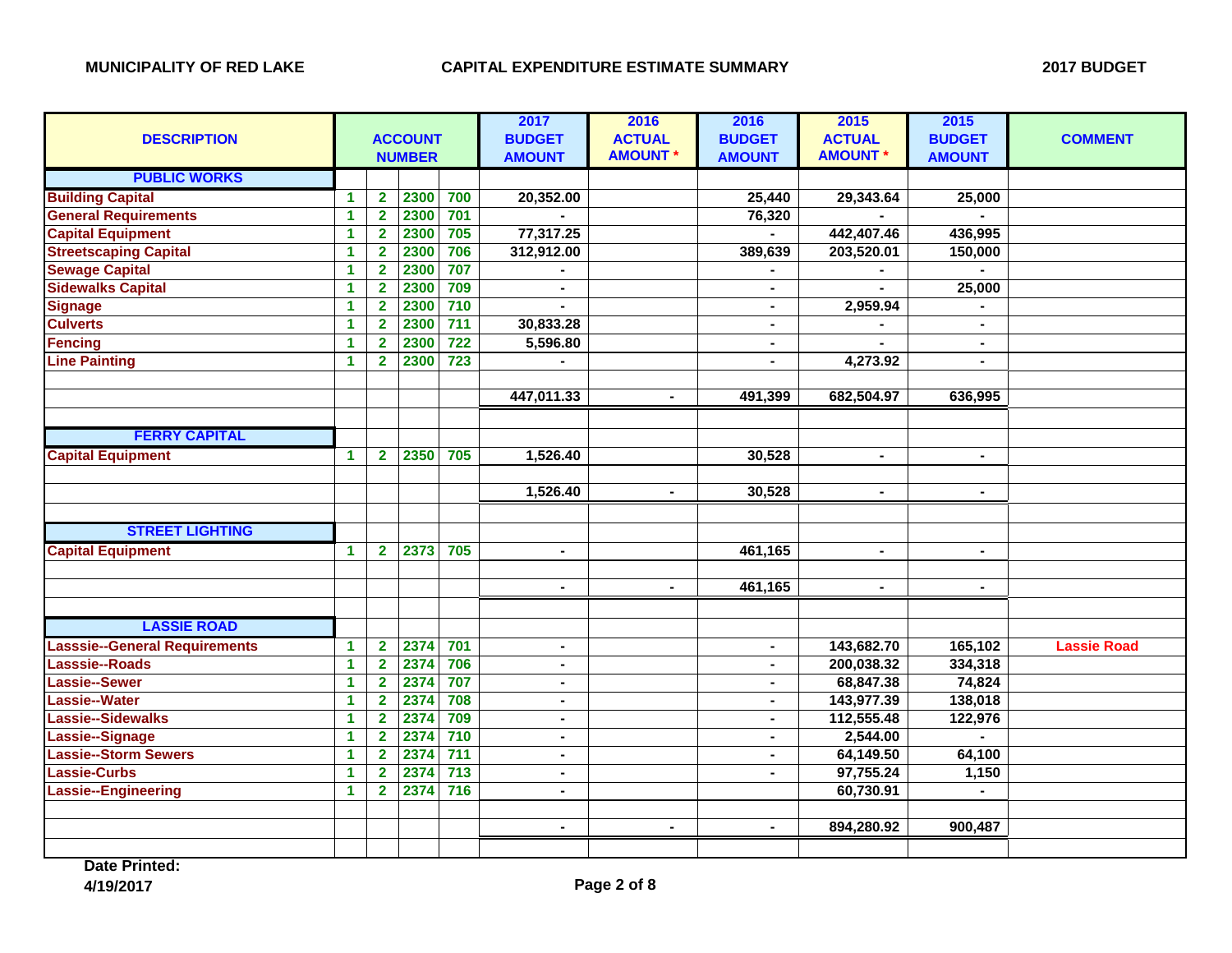| <b>DESCRIPTION</b>                   |                      |                         | <b>ACCOUNT</b><br><b>NUMBER</b> |     | 2017<br><b>BUDGET</b><br><b>AMOUNT</b> | 2016<br><b>ACTUAL</b><br><b>AMOUNT *</b> | 2016<br><b>BUDGET</b><br><b>AMOUNT</b> | 2015<br><b>ACTUAL</b><br><b>AMOUNT *</b> | 2015<br><b>BUDGET</b><br><b>AMOUNT</b> | <b>COMMENT</b> |
|--------------------------------------|----------------------|-------------------------|---------------------------------|-----|----------------------------------------|------------------------------------------|----------------------------------------|------------------------------------------|----------------------------------------|----------------|
| <b>HIGHWAY 618</b>                   |                      |                         |                                 |     |                                        |                                          |                                        |                                          |                                        |                |
| <b>General Requirements</b>          | 1                    | $\overline{2}$          | 2379                            | 701 | 91,451.48                              | $\blacksquare$                           | $\blacksquare$                         | $\blacksquare$                           | $\blacksquare$                         |                |
| <b>Sidewalks</b>                     | 1                    | $\overline{\mathbf{2}}$ | 2379                            | 709 | 383,068.05                             |                                          |                                        |                                          |                                        |                |
| <b>Engineering</b>                   | 1                    | $\overline{2}$          | 2379                            | 716 | 15,264.00                              |                                          | $\blacksquare$                         | $\blacksquare$                           |                                        |                |
| <b>Hydrants</b>                      | $\blacktriangleleft$ | $\overline{2}$          | 2379                            | 725 | 49,488.98                              |                                          | $\blacksquare$                         | $\blacksquare$                           | L.                                     |                |
|                                      |                      |                         |                                 |     |                                        |                                          |                                        |                                          |                                        |                |
|                                      |                      |                         |                                 |     | 539,272.51                             | $\blacksquare$                           | $\blacksquare$                         | $\sim$                                   | $\blacksquare$                         |                |
|                                      |                      |                         |                                 |     |                                        |                                          |                                        |                                          |                                        |                |
| <b>SANITARY SEWER CAPITAL</b>        |                      |                         |                                 |     |                                        |                                          |                                        |                                          |                                        |                |
| <b>Building Capital</b>              | 1                    | $\mathbf{2}$            | 2400                            | 700 | 30,930.00                              |                                          | 5,699                                  | 22,621.25                                | 121,100                                |                |
| <b>Capital Equipment</b>             | 1                    | $\overline{\mathbf{2}}$ | 2400                            | 705 | 267,250.80                             |                                          | 40,175                                 | 83,412.75                                | 15,000                                 |                |
| <b>Roads</b>                         | 1                    | $\overline{2}$          | 2400                            | 706 | 10,176.00                              |                                          |                                        | 9,216.37                                 |                                        |                |
| <b>Grounds Capital</b>               | 1                    | $\overline{2}$          | 2400                            | 720 |                                        |                                          |                                        | 48,459.46                                | 58,000                                 |                |
| <b>Studies and Reports</b>           | $\blacktriangleleft$ | $\mathbf{2}$            | 2400                            | 730 | 264,588.00                             |                                          | 15,264                                 |                                          |                                        |                |
|                                      |                      |                         |                                 |     |                                        |                                          |                                        |                                          |                                        |                |
|                                      |                      |                         |                                 |     | 572,944.80                             | $\blacksquare$                           | 61,138                                 | 163,709.83                               | 194,100                                |                |
|                                      |                      |                         |                                 |     |                                        |                                          |                                        |                                          |                                        |                |
| <b>LAGOONS</b>                       |                      |                         |                                 |     |                                        |                                          |                                        |                                          |                                        |                |
| <b>Grounds Capital</b>               | $\blacktriangleleft$ | $\mathbf{2}$            | 2402                            | 720 | $\blacksquare$                         |                                          |                                        | 801.87                                   | $\blacksquare$                         |                |
|                                      |                      |                         |                                 |     |                                        |                                          |                                        |                                          |                                        |                |
|                                      |                      |                         |                                 |     | $\blacksquare$                         | $\blacksquare$                           | $\blacksquare$                         | 801.87                                   | $\blacksquare$                         |                |
|                                      |                      |                         |                                 |     |                                        |                                          |                                        |                                          |                                        |                |
| <b>WATER TREATMENT PLANT CAPITAL</b> |                      |                         |                                 |     |                                        |                                          |                                        |                                          |                                        |                |
| <b>Building Capital</b>              | $\blacktriangleleft$ | $\overline{2}$          | 2405                            | 700 | 94,840.32                              |                                          | 68,077                                 | 211,064.39                               | 381,000                                |                |
| <b>Capital Equipment</b>             | 1                    | $\overline{\mathbf{2}}$ | 2405                            | 705 | 242,171.20                             |                                          | 22,387                                 | 7,038.96                                 | 21,000                                 |                |
| <b>Studies and Reports</b>           | $\blacktriangleleft$ | $\mathbf{2}$            | 2405                            | 730 |                                        |                                          | 25,440                                 |                                          |                                        |                |
|                                      |                      |                         |                                 |     |                                        |                                          |                                        |                                          |                                        |                |
|                                      |                      |                         |                                 |     | 337,011.52                             | $\blacksquare$                           | 115,905                                | 218,103.35                               | 402,000                                |                |
|                                      |                      |                         |                                 |     |                                        |                                          |                                        |                                          |                                        |                |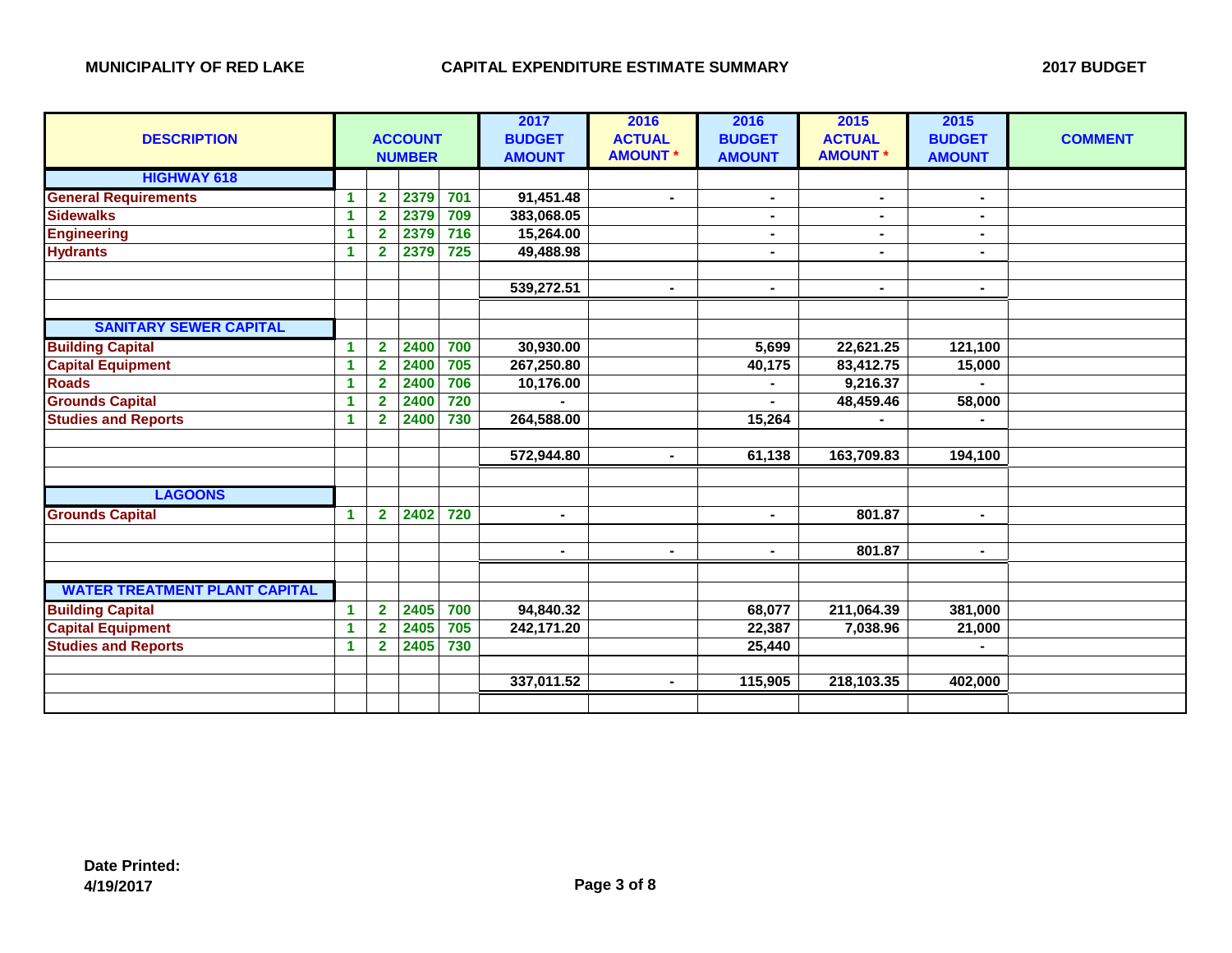| <b>DESCRIPTION</b>                 | <b>ACCOUNT</b><br><b>NUMBER</b> |                         |      |     | 2017<br><b>BUDGET</b><br><b>AMOUNT</b> | 2016<br><b>ACTUAL</b><br><b>AMOUNT*</b> | 2016<br><b>BUDGET</b><br><b>AMOUNT</b> | 2015<br><b>ACTUAL</b><br><b>AMOUNT *</b> | 2015<br><b>BUDGET</b><br><b>AMOUNT</b> | <b>COMMENT</b> |
|------------------------------------|---------------------------------|-------------------------|------|-----|----------------------------------------|-----------------------------------------|----------------------------------------|------------------------------------------|----------------------------------------|----------------|
| <b>WASTE DISPOSAL SITE CAPITAL</b> |                                 |                         |      |     |                                        |                                         |                                        |                                          |                                        |                |
| <b>Building Capital</b>            | $\mathbf{1}$                    | $\mathbf{2}$            | 2415 | 700 | 202,084.97                             |                                         |                                        | 109.75                                   | $\blacksquare$                         |                |
| <b>Capital Equipment</b>           | 1.                              | $\overline{\mathbf{2}}$ | 2415 | 705 |                                        |                                         | 3,358                                  | 225,800.75                               |                                        |                |
| <b>Roads</b>                       | 1.                              | $\overline{2}$          | 2415 | 706 | 58,212.85                              |                                         |                                        |                                          |                                        |                |
| <b>Engineering</b>                 | 1.                              | $\overline{2}$          | 2415 | 716 | 106,848.00                             |                                         |                                        |                                          |                                        |                |
| <b>Grounds Capital</b>             | 1.                              | $\overline{2}$          | 2415 | 720 | 382,999.60                             |                                         | $\blacksquare$                         | $\blacksquare$                           |                                        |                |
|                                    |                                 |                         |      |     |                                        |                                         |                                        |                                          |                                        |                |
|                                    |                                 |                         |      |     | 750,145.42                             | $\blacksquare$                          | 3,358                                  | 225,910.50                               | $\blacksquare$                         |                |
|                                    |                                 |                         |      |     |                                        |                                         |                                        |                                          |                                        |                |
| <b>RECYCLING</b>                   |                                 |                         |      |     |                                        |                                         |                                        |                                          |                                        |                |
| <b>Building Capital</b>            | $\mathbf{1}$                    | $\overline{\mathbf{2}}$ | 2420 | 700 | $\blacksquare$                         |                                         | $\blacksquare$                         |                                          | 15,000                                 |                |
| <b>Capital Equipment</b>           | $\mathbf{1}$                    | $\overline{2}$          | 2420 | 705 | Ξ.                                     |                                         | $\blacksquare$                         | 54,324.58                                | 190,000                                |                |
| <b>Roads</b>                       | $\mathbf{1}$                    | $\overline{2}$          | 2420 | 706 | Ξ.                                     |                                         |                                        | 9,572.56                                 |                                        |                |
| <b>Grounds Capital</b>             | $\mathbf{1}$                    | $\mathbf{2}$            | 2420 | 720 | Ξ.                                     |                                         |                                        |                                          |                                        |                |
|                                    |                                 |                         |      |     |                                        |                                         |                                        |                                          |                                        |                |
|                                    |                                 |                         |      |     | $\blacksquare$                         | $\blacksquare$                          | $\blacksquare$                         | 63,897.14                                | 205,000                                |                |
|                                    |                                 |                         |      |     |                                        |                                         |                                        |                                          |                                        |                |
| <b>DAY CARE CAPITAL</b>            |                                 |                         |      |     |                                        |                                         |                                        |                                          |                                        |                |
| <b>Building Capital</b>            | $\mathbf{1}$                    | $\overline{2}$          | 2615 | 700 | Ξ.                                     |                                         |                                        |                                          | $\blacksquare$                         |                |
| <b>Capital Equipment</b>           | $\mathbf 1$                     | $\overline{\mathbf{2}}$ | 2615 | 705 |                                        |                                         | 1,138                                  | 732.66                                   |                                        |                |
| <b>Grounds Capital</b>             | $\mathbf 1$                     | $\overline{2}$          | 2615 | 720 | 2,544.00                               |                                         |                                        | 2,363.90                                 | 4,500                                  |                |
|                                    |                                 |                         |      |     |                                        |                                         |                                        |                                          |                                        |                |
|                                    |                                 |                         |      |     | 2,544.00                               | $\blacksquare$                          | 1,138                                  | 3,096.56                                 | 4,500                                  |                |
|                                    |                                 |                         |      |     |                                        |                                         |                                        |                                          |                                        |                |
| <b>RECREATION CAPITAL</b>          |                                 |                         |      |     |                                        |                                         |                                        |                                          |                                        |                |
| <b>Building Capital</b>            | 1.                              | $\mathbf{2}$            | 2700 | 700 | $\blacksquare$                         |                                         |                                        | $\blacksquare$                           | $\blacksquare$                         |                |
| <b>Capital Equipment</b>           | 1.                              | $\overline{\mathbf{2}}$ | 2700 | 705 | Ξ.                                     |                                         | 65,919                                 |                                          |                                        |                |
| <b>Engineering</b>                 | 1.                              | $\mathbf{2}$            | 2700 | 716 | Ξ.                                     |                                         |                                        | 70,212.62                                | 81,257                                 | <b>Trails</b>  |
| <b>Grounds Capital</b>             | 1.                              | $\overline{2}$          | 2700 | 720 | Ξ.                                     |                                         | 362,379                                | $\blacksquare$                           | $\blacksquare$                         |                |
| <b>Parking Lot</b>                 | 1.                              | $\overline{2}$          | 2700 | 721 | $\blacksquare$                         |                                         |                                        | $\blacksquare$                           | $\blacksquare$                         |                |
|                                    |                                 |                         |      |     |                                        |                                         |                                        |                                          |                                        |                |
|                                    |                                 |                         |      |     | $\blacksquare$                         | $\blacksquare$                          | 428,298                                | 70,212.62                                | 81,257                                 |                |
|                                    |                                 |                         |      |     |                                        |                                         |                                        |                                          |                                        |                |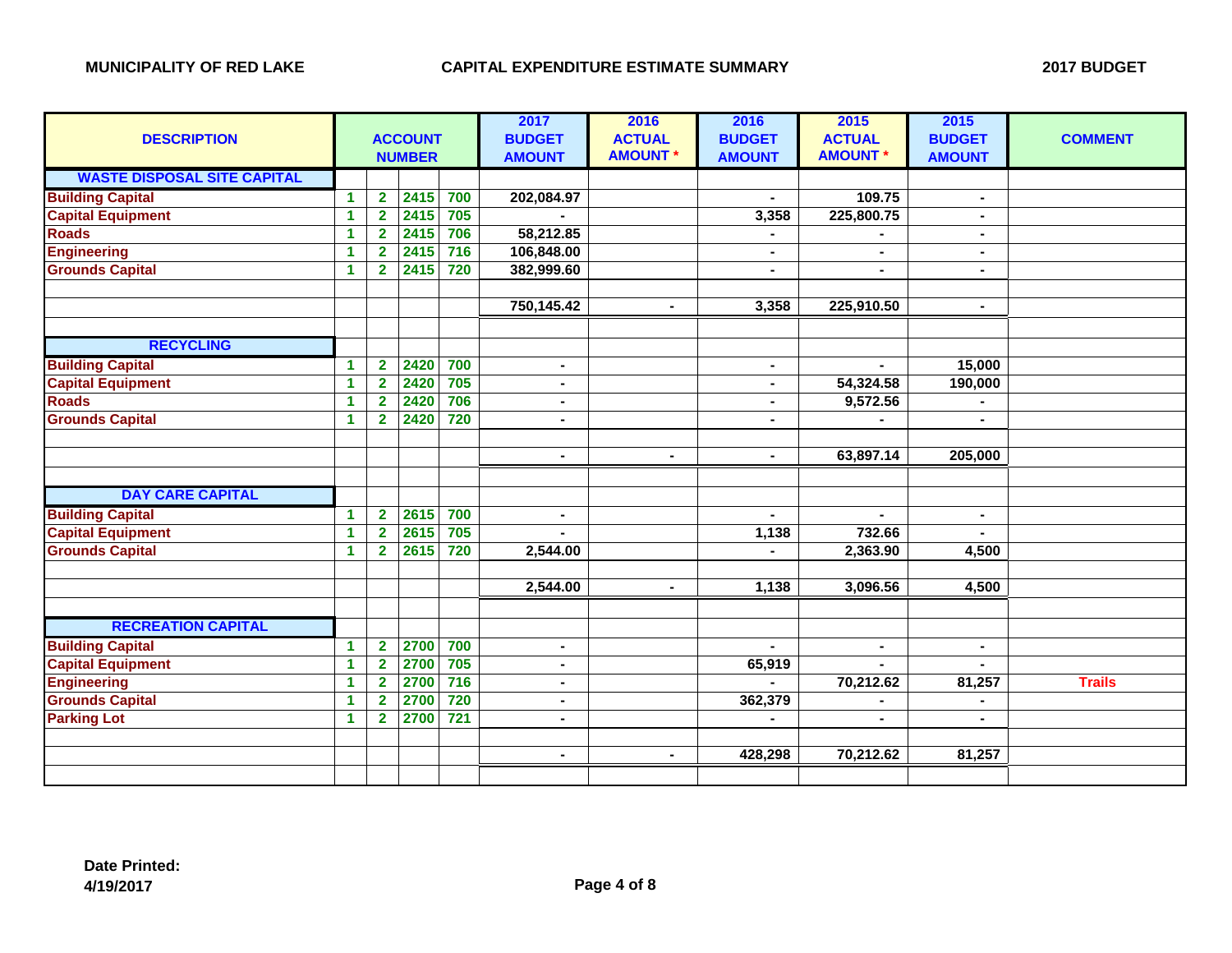| <b>DESCRIPTION</b>                |              | <b>ACCOUNT</b><br><b>NUMBER</b> |      |                  | 2017<br><b>BUDGET</b><br><b>AMOUNT</b> | 2016<br><b>ACTUAL</b><br><b>AMOUNT*</b> | 2016<br><b>BUDGET</b><br><b>AMOUNT</b> | 2015<br><b>ACTUAL</b><br><b>AMOUNT*</b> | 2015<br><b>BUDGET</b><br><b>AMOUNT</b> | <b>COMMENT</b> |
|-----------------------------------|--------------|---------------------------------|------|------------------|----------------------------------------|-----------------------------------------|----------------------------------------|-----------------------------------------|----------------------------------------|----------------|
| <b>FACILITIES CAPITAL</b>         |              |                                 |      |                  |                                        |                                         |                                        |                                         |                                        |                |
| <b>Building Capital</b>           | 1.           | $\mathbf{2}$                    | 2750 | 700              |                                        |                                         | $\blacksquare$                         | $\blacksquare$                          | $\blacksquare$                         |                |
| <b>Capital Equipment</b>          | $\mathbf{1}$ | $\overline{2}$                  | 2750 | 705              | 40,704.00                              |                                         | 4,665                                  | $\blacksquare$                          | $\blacksquare$                         |                |
| <b>Signs</b>                      | $\mathbf{1}$ | $\mathbf{2}$                    | 2750 | 710              | 5,088.00                               |                                         | 4,986                                  | ٠.                                      | $\blacksquare$                         |                |
|                                   |              |                                 |      |                  |                                        |                                         |                                        |                                         |                                        |                |
|                                   |              |                                 |      |                  | 45,792.00                              | $\blacksquare$                          | 9,652                                  | $\blacksquare$                          | $\blacksquare$                         |                |
| <b>PARKS CAPITAL</b>              |              |                                 |      |                  |                                        |                                         |                                        |                                         |                                        |                |
| <b>Capital Equipment</b>          | $\mathbf{1}$ | $\overline{2}$                  | 2751 | 705              | 50,880.00                              |                                         | 3,374                                  | 5,096.56                                | 11,000                                 |                |
| <b>Building Capital</b>           | $\mathbf{1}$ | $\overline{2}$                  | 2751 | 700              | 320,746.53                             |                                         | $\blacksquare$                         | $\blacksquare$                          | $\blacksquare$                         |                |
| <b>Signage</b>                    | $\mathbf{1}$ | $\mathbf{2}$                    | 2751 | 710              | 2,831.98                               |                                         | $\blacksquare$                         | $\blacksquare$                          | $\blacksquare$                         |                |
| <b>Grounds Capital</b>            | $\mathbf{1}$ | $\overline{2}$                  | 2751 | 720              |                                        |                                         | $\blacksquare$                         | $\blacksquare$                          | $\blacksquare$                         |                |
| <b>Fencing</b>                    | $\mathbf{1}$ | $\mathbf{2}$                    | 2751 | $\overline{722}$ | 2,574.53                               |                                         | $\blacksquare$                         |                                         | $\blacksquare$                         |                |
|                                   |              |                                 |      |                  |                                        |                                         |                                        |                                         |                                        |                |
|                                   |              |                                 |      |                  | 377,033.04                             | $\blacksquare$                          | 3,374                                  | 5,096.56                                | $\overline{11,000}$                    |                |
|                                   |              |                                 |      |                  |                                        |                                         |                                        |                                         |                                        |                |
| <b>BALL FIELDS CAPITAL</b>        |              |                                 |      |                  |                                        |                                         |                                        |                                         |                                        |                |
| <b>Capital Equipment</b>          | $\mathbf 1$  | $\mathbf{2}$                    | 2752 | 705              | $\blacksquare$                         | $\blacksquare$                          | $\blacksquare$                         | $\blacksquare$                          | $\blacksquare$                         |                |
|                                   |              |                                 |      |                  |                                        |                                         |                                        |                                         |                                        |                |
|                                   |              |                                 |      |                  | $\blacksquare$                         | $\sim$                                  | $\blacksquare$                         | ۰.                                      | $\sim$                                 |                |
|                                   |              |                                 |      |                  |                                        |                                         |                                        |                                         |                                        |                |
| <b>MUNICIPAL BUILDING CAPITAL</b> |              |                                 |      |                  |                                        |                                         |                                        |                                         |                                        |                |
| <b>Building Capital</b>           | $\mathbf{1}$ | $\overline{2}$                  | 2754 | 700              | 14,230.04                              | $\sim$                                  | $\blacksquare$                         | $\blacksquare$                          | $\blacksquare$                         |                |
| <b>Sidewalks</b>                  | $\mathbf{1}$ | $\overline{2}$                  | 2754 | 709              | 1,017.60                               |                                         | $\blacksquare$                         | $\blacksquare$                          | $\blacksquare$                         |                |
| <b>Energy Audit</b>               | $\mathbf{1}$ | $\mathbf{2}$                    | 2754 | $\overline{715}$ | 12,720.00                              |                                         | $\blacksquare$                         | $\blacksquare$                          | $\blacksquare$                         |                |
|                                   |              |                                 |      |                  |                                        |                                         |                                        |                                         |                                        |                |
|                                   |              |                                 |      |                  | 27,967.64                              | $\blacksquare$                          | $\blacksquare$                         | $\blacksquare$                          | $\sim$                                 |                |
|                                   |              |                                 |      |                  |                                        |                                         |                                        |                                         |                                        |                |
|                                   |              |                                 |      |                  |                                        |                                         |                                        |                                         |                                        |                |
| <b>BEACHES CAPITAL</b>            |              |                                 |      |                  |                                        |                                         |                                        |                                         |                                        |                |
| <b>Fencing</b>                    | $\mathbf{1}$ | $\overline{2}$                  | 2755 | $\overline{722}$ | $\overline{\phantom{0}}$               | $\blacksquare$                          | $\blacksquare$                         | $\blacksquare$                          | $\blacksquare$                         |                |
|                                   |              |                                 |      |                  |                                        |                                         |                                        |                                         |                                        |                |
|                                   |              |                                 |      |                  | $\blacksquare$                         | $\blacksquare$                          | $\blacksquare$                         | $\blacksquare$                          | $\blacksquare$                         |                |
|                                   |              |                                 |      |                  |                                        |                                         |                                        |                                         |                                        |                |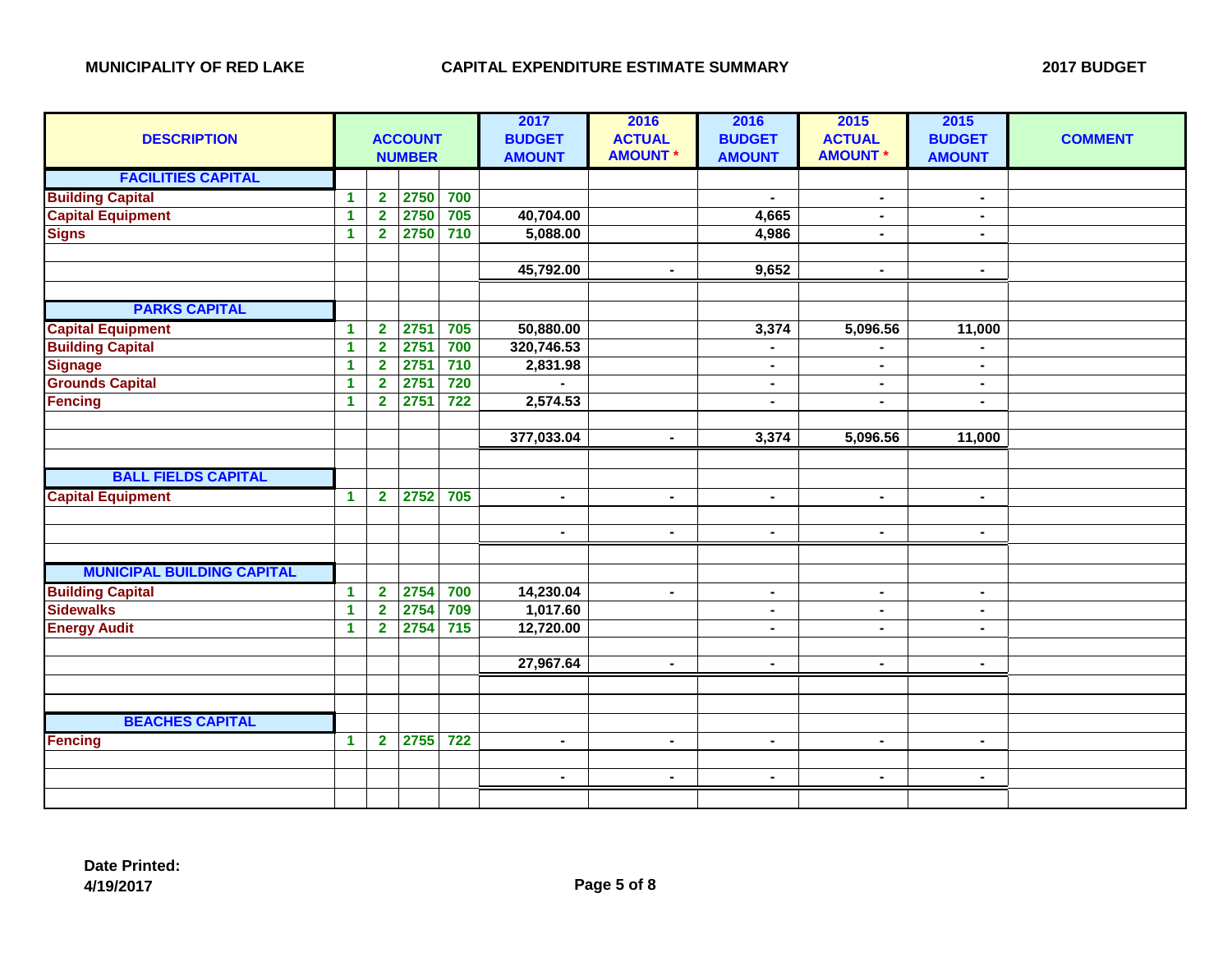| <b>ACCOUNT</b><br><b>NUMBER</b> |                                                                                                                                                                                      |                                                                                                                                                            |                                                      | 2017<br><b>BUDGET</b><br><b>AMOUNT</b>                                                     | 2016<br><b>ACTUAL</b><br><b>AMOUNT *</b>                                                                                                                     | 2016<br><b>BUDGET</b><br><b>AMOUNT</b>             | 2015<br><b>ACTUAL</b><br><b>AMOUNT *</b>                                                                                                                     | 2015<br><b>BUDGET</b><br><b>AMOUNT</b>                                                                                                 | <b>COMMENT</b>                                                                                                                                                 |
|---------------------------------|--------------------------------------------------------------------------------------------------------------------------------------------------------------------------------------|------------------------------------------------------------------------------------------------------------------------------------------------------------|------------------------------------------------------|--------------------------------------------------------------------------------------------|--------------------------------------------------------------------------------------------------------------------------------------------------------------|----------------------------------------------------|--------------------------------------------------------------------------------------------------------------------------------------------------------------|----------------------------------------------------------------------------------------------------------------------------------------|----------------------------------------------------------------------------------------------------------------------------------------------------------------|
|                                 |                                                                                                                                                                                      |                                                                                                                                                            |                                                      |                                                                                            |                                                                                                                                                              |                                                    |                                                                                                                                                              |                                                                                                                                        |                                                                                                                                                                |
| $\blacktriangleleft$            | $\mathbf{2}$                                                                                                                                                                         |                                                                                                                                                            |                                                      |                                                                                            |                                                                                                                                                              |                                                    |                                                                                                                                                              |                                                                                                                                        |                                                                                                                                                                |
|                                 |                                                                                                                                                                                      |                                                                                                                                                            |                                                      |                                                                                            |                                                                                                                                                              |                                                    |                                                                                                                                                              |                                                                                                                                        |                                                                                                                                                                |
|                                 |                                                                                                                                                                                      |                                                                                                                                                            |                                                      |                                                                                            |                                                                                                                                                              |                                                    |                                                                                                                                                              |                                                                                                                                        |                                                                                                                                                                |
|                                 |                                                                                                                                                                                      |                                                                                                                                                            |                                                      |                                                                                            | $\blacksquare$                                                                                                                                               |                                                    |                                                                                                                                                              |                                                                                                                                        |                                                                                                                                                                |
|                                 |                                                                                                                                                                                      |                                                                                                                                                            |                                                      |                                                                                            |                                                                                                                                                              |                                                    |                                                                                                                                                              |                                                                                                                                        |                                                                                                                                                                |
|                                 |                                                                                                                                                                                      |                                                                                                                                                            |                                                      |                                                                                            |                                                                                                                                                              |                                                    |                                                                                                                                                              |                                                                                                                                        |                                                                                                                                                                |
|                                 |                                                                                                                                                                                      |                                                                                                                                                            |                                                      | $\blacksquare$                                                                             |                                                                                                                                                              |                                                    | $\sim$                                                                                                                                                       | $\blacksquare$                                                                                                                         |                                                                                                                                                                |
|                                 |                                                                                                                                                                                      |                                                                                                                                                            |                                                      |                                                                                            |                                                                                                                                                              |                                                    |                                                                                                                                                              |                                                                                                                                        |                                                                                                                                                                |
|                                 |                                                                                                                                                                                      |                                                                                                                                                            |                                                      |                                                                                            |                                                                                                                                                              |                                                    |                                                                                                                                                              |                                                                                                                                        |                                                                                                                                                                |
|                                 |                                                                                                                                                                                      |                                                                                                                                                            |                                                      |                                                                                            |                                                                                                                                                              |                                                    |                                                                                                                                                              |                                                                                                                                        |                                                                                                                                                                |
|                                 |                                                                                                                                                                                      |                                                                                                                                                            |                                                      |                                                                                            |                                                                                                                                                              |                                                    |                                                                                                                                                              |                                                                                                                                        |                                                                                                                                                                |
|                                 |                                                                                                                                                                                      |                                                                                                                                                            |                                                      | $\blacksquare$                                                                             |                                                                                                                                                              | $\blacksquare$                                     |                                                                                                                                                              |                                                                                                                                        |                                                                                                                                                                |
|                                 |                                                                                                                                                                                      |                                                                                                                                                            |                                                      |                                                                                            |                                                                                                                                                              |                                                    |                                                                                                                                                              |                                                                                                                                        |                                                                                                                                                                |
|                                 |                                                                                                                                                                                      |                                                                                                                                                            |                                                      |                                                                                            |                                                                                                                                                              |                                                    |                                                                                                                                                              |                                                                                                                                        |                                                                                                                                                                |
|                                 |                                                                                                                                                                                      |                                                                                                                                                            |                                                      |                                                                                            |                                                                                                                                                              |                                                    |                                                                                                                                                              |                                                                                                                                        |                                                                                                                                                                |
|                                 |                                                                                                                                                                                      |                                                                                                                                                            |                                                      |                                                                                            |                                                                                                                                                              |                                                    |                                                                                                                                                              |                                                                                                                                        |                                                                                                                                                                |
|                                 |                                                                                                                                                                                      |                                                                                                                                                            |                                                      |                                                                                            |                                                                                                                                                              |                                                    |                                                                                                                                                              |                                                                                                                                        |                                                                                                                                                                |
|                                 |                                                                                                                                                                                      |                                                                                                                                                            |                                                      |                                                                                            |                                                                                                                                                              |                                                    |                                                                                                                                                              |                                                                                                                                        |                                                                                                                                                                |
|                                 |                                                                                                                                                                                      |                                                                                                                                                            |                                                      |                                                                                            |                                                                                                                                                              |                                                    |                                                                                                                                                              |                                                                                                                                        |                                                                                                                                                                |
|                                 |                                                                                                                                                                                      |                                                                                                                                                            |                                                      |                                                                                            |                                                                                                                                                              |                                                    |                                                                                                                                                              |                                                                                                                                        |                                                                                                                                                                |
|                                 |                                                                                                                                                                                      |                                                                                                                                                            |                                                      |                                                                                            |                                                                                                                                                              |                                                    |                                                                                                                                                              |                                                                                                                                        |                                                                                                                                                                |
|                                 |                                                                                                                                                                                      |                                                                                                                                                            |                                                      |                                                                                            |                                                                                                                                                              |                                                    |                                                                                                                                                              |                                                                                                                                        |                                                                                                                                                                |
|                                 |                                                                                                                                                                                      |                                                                                                                                                            |                                                      |                                                                                            |                                                                                                                                                              |                                                    |                                                                                                                                                              |                                                                                                                                        |                                                                                                                                                                |
|                                 |                                                                                                                                                                                      |                                                                                                                                                            |                                                      |                                                                                            |                                                                                                                                                              |                                                    |                                                                                                                                                              |                                                                                                                                        |                                                                                                                                                                |
|                                 |                                                                                                                                                                                      |                                                                                                                                                            |                                                      |                                                                                            | $\blacksquare$                                                                                                                                               |                                                    |                                                                                                                                                              |                                                                                                                                        |                                                                                                                                                                |
|                                 |                                                                                                                                                                                      |                                                                                                                                                            |                                                      |                                                                                            |                                                                                                                                                              |                                                    |                                                                                                                                                              |                                                                                                                                        |                                                                                                                                                                |
|                                 |                                                                                                                                                                                      |                                                                                                                                                            |                                                      |                                                                                            |                                                                                                                                                              |                                                    |                                                                                                                                                              |                                                                                                                                        |                                                                                                                                                                |
|                                 |                                                                                                                                                                                      |                                                                                                                                                            |                                                      | $\sim$                                                                                     |                                                                                                                                                              | $\blacksquare$                                     | $\sim$                                                                                                                                                       |                                                                                                                                        |                                                                                                                                                                |
| $\blacktriangleleft$            |                                                                                                                                                                                      |                                                                                                                                                            |                                                      | $\blacksquare$                                                                             |                                                                                                                                                              | $\blacksquare$                                     | $\sim$                                                                                                                                                       | $\blacksquare$                                                                                                                         |                                                                                                                                                                |
|                                 |                                                                                                                                                                                      |                                                                                                                                                            |                                                      |                                                                                            |                                                                                                                                                              |                                                    |                                                                                                                                                              |                                                                                                                                        |                                                                                                                                                                |
|                                 |                                                                                                                                                                                      |                                                                                                                                                            |                                                      | $\blacksquare$                                                                             | $\blacksquare$                                                                                                                                               | $\blacksquare$                                     | $\sim$                                                                                                                                                       | $\sim$                                                                                                                                 |                                                                                                                                                                |
|                                 |                                                                                                                                                                                      |                                                                                                                                                            |                                                      |                                                                                            |                                                                                                                                                              |                                                    |                                                                                                                                                              |                                                                                                                                        |                                                                                                                                                                |
|                                 | $\blacktriangleleft$<br>$\blacktriangleleft$<br>$\blacktriangleleft$<br>$\blacktriangleleft$<br>$\blacktriangleleft$<br>$\blacktriangleleft$<br>$\blacktriangleleft$<br>$\mathbf{1}$ | $\overline{2}$<br>$\mathbf{2}$<br>$\overline{2}$<br>$\overline{2}$<br>$\overline{2}$<br>$\overline{2}$<br>$\mathbf{2}$<br>$\overline{2}$<br>$\overline{2}$ | 2756<br>2786<br>2786<br>2787<br>2787<br>2788<br>2788 | 705<br>2756<br>709<br>2784<br>730<br>2785<br>700<br>705<br>720<br>705<br>720<br>700<br>705 | 19,506.01<br>19,506.01<br>$\blacksquare$<br>$\blacksquare$<br>10,176.00<br>$\blacksquare$<br>10,176.00<br>$\blacksquare$<br>$\blacksquare$<br>$\blacksquare$ | $\blacksquare$<br>$\blacksquare$<br>$\blacksquare$ | 16,282<br>16,282<br>135,000<br>135,000<br>$\blacksquare$<br>$\blacksquare$<br>$\blacksquare$<br>$\blacksquare$<br>$\blacksquare$<br>$\blacksquare$<br>$\sim$ | 134,694.83<br>134,694.83<br>$\sim$<br>25,249.75<br>25,249.75<br>$\sim$<br>4,134.37<br>4,134.37<br>93,286.83<br>22,457.22<br>115,744.05 | 156,032<br>156,032<br>$\blacksquare$<br>22,000<br>22,000<br>$\blacksquare$<br>$\blacksquare$<br>$\blacksquare$<br>57,755<br>$\blacksquare$<br>57,755<br>$\sim$ |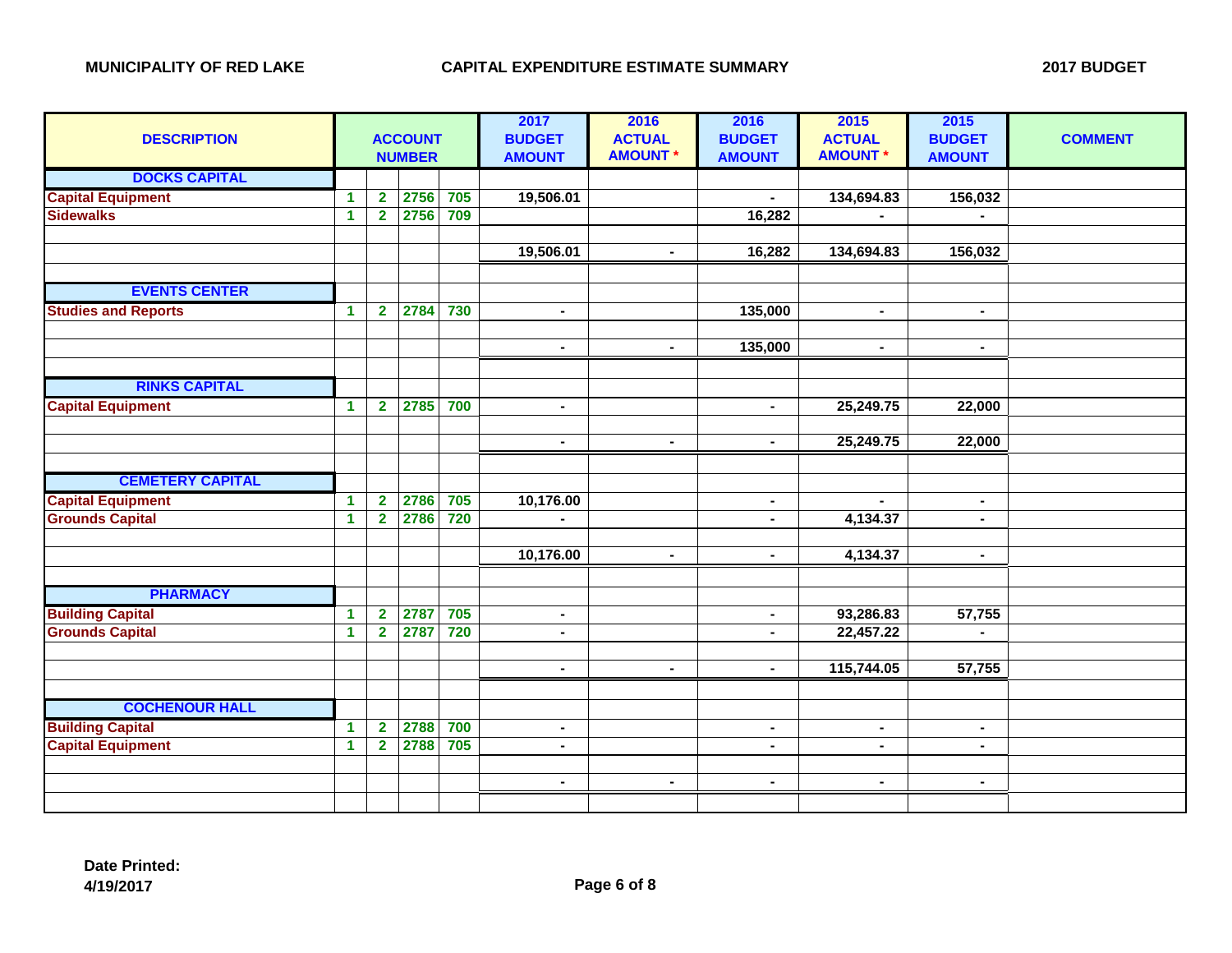| <b>DESCRIPTION</b>            |              | <b>ACCOUNT</b><br><b>NUMBER</b> |      |                  | 2017<br><b>BUDGET</b><br><b>AMOUNT</b> | 2016<br><b>ACTUAL</b><br><b>AMOUNT *</b> | 2016<br><b>BUDGET</b><br><b>AMOUNT</b> | 2015<br><b>ACTUAL</b><br><b>AMOUNT*</b> | 2015<br><b>BUDGET</b><br><b>AMOUNT</b> | <b>COMMENT</b> |
|-------------------------------|--------------|---------------------------------|------|------------------|----------------------------------------|------------------------------------------|----------------------------------------|-----------------------------------------|----------------------------------------|----------------|
| <b>R. L. COMMUNITY CENTER</b> |              |                                 |      |                  |                                        |                                          |                                        |                                         |                                        |                |
| <b>Building Capital</b>       | 1            | $\overline{\mathbf{2}}$         | 2789 | 700              | $\blacksquare$                         |                                          | 10,176                                 |                                         | 5,000                                  |                |
| <b>Capital Equipment</b>      | $\mathbf{1}$ | $\overline{2}$                  | 2789 | 705              | $\overline{a}$                         |                                          | 3,694                                  | 5,749.00                                | 6,200                                  |                |
| <b>Energy Audit</b>           | $\mathbf{1}$ | $\overline{2}$                  | 2789 | $\overline{715}$ | 16,790.40                              |                                          | $\blacksquare$                         |                                         | $\blacksquare$                         |                |
|                               |              |                                 |      |                  |                                        |                                          |                                        |                                         |                                        |                |
|                               |              |                                 |      |                  | 16,790.40                              | $\blacksquare$                           | 13,870                                 | 5,749.00                                | 11,200                                 |                |
|                               |              |                                 |      |                  |                                        |                                          |                                        |                                         |                                        |                |
| <b>ARENA CAPITAL</b>          |              |                                 |      |                  |                                        |                                          |                                        |                                         |                                        |                |
| <b>Building Capital</b>       | $\mathbf{1}$ | $\overline{2}$                  | 2790 | 700              |                                        |                                          | 56,289                                 |                                         | $\blacksquare$                         |                |
| <b>Capital Equipment</b>      | $\mathbf{1}$ | $\overline{\mathbf{2}}$         | 2790 | 705              | 21,980.16                              |                                          |                                        | 4,302.39                                | 5,800                                  |                |
| <b>Grounds Capital</b>        | $\mathbf{1}$ | $\overline{2}$                  | 2790 | 720              | $\blacksquare$                         |                                          | $\overline{a}$                         | $\blacksquare$                          | $\mathbf{r}$                           |                |
|                               |              |                                 |      |                  |                                        |                                          |                                        |                                         |                                        |                |
|                               |              |                                 |      |                  | 21,980.16                              | $\blacksquare$                           | 56,289                                 | 4,302.39                                | 5,800                                  |                |
|                               |              |                                 |      |                  |                                        |                                          |                                        |                                         |                                        |                |
| <b>CLINIC CAPITAL</b>         |              |                                 |      |                  |                                        |                                          |                                        |                                         |                                        |                |
| <b>Building Capital</b>       | $\mathbf{1}$ | $\mathbf{2}$                    | 2791 | 700              | $\blacksquare$                         |                                          | 15,050                                 | 201,515.22                              | 209,045                                |                |
| <b>General Requirements</b>   | $\mathbf{1}$ | $\overline{\mathbf{2}}$         | 2791 | 701              | $\blacksquare$                         |                                          |                                        | 0.00                                    |                                        |                |
| <b>Capital Equipment</b>      | $\mathbf{1}$ | $\overline{2}$                  | 2791 | 705              | $\blacksquare$                         |                                          |                                        | 20,626.74                               | $\blacksquare$                         |                |
| <b>Engineering</b>            | $\mathbf{1}$ | $\overline{2}$                  | 2791 | 715              | $\blacksquare$                         |                                          | $\blacksquare$                         | 14,700.00                               | $\blacksquare$                         |                |
| <b>Property Development</b>   | $\mathbf{1}$ | $\overline{\mathbf{2}}$         | 2791 | 716              | $\blacksquare$                         |                                          | $\blacksquare$                         | 8,446.08                                |                                        |                |
| <b>Grounds Capital</b>        | $\mathbf{1}$ | $\overline{\mathbf{2}}$         | 2791 | 720              | $\blacksquare$                         |                                          | $\blacksquare$                         | 24,390.52                               | 25,000                                 |                |
|                               |              |                                 |      |                  |                                        |                                          |                                        |                                         |                                        |                |
|                               |              |                                 |      |                  | $\blacksquare$                         | $\blacksquare$                           | 15,050                                 | 269,678.56                              | 234,045                                |                |
|                               |              |                                 |      |                  |                                        |                                          |                                        |                                         |                                        |                |
| <b>LIBRARY CAPITAL</b>        |              |                                 |      |                  |                                        |                                          |                                        |                                         |                                        |                |
| <b>Building Capital</b>       | $\mathbf{1}$ | 2 <sup>1</sup>                  | 2800 | 700              | $\blacksquare$                         | $\blacksquare$                           | $\blacksquare$                         | $\blacksquare$                          | $\blacksquare$                         |                |
|                               |              |                                 |      |                  |                                        |                                          |                                        |                                         |                                        |                |
|                               |              |                                 |      |                  | $\blacksquare$                         | $\blacksquare$                           | $\blacksquare$                         | $\blacksquare$                          | $\blacksquare$                         |                |
|                               |              |                                 |      |                  |                                        |                                          |                                        |                                         |                                        |                |
| <b>MUSEUM CAPITAL</b>         |              |                                 |      |                  |                                        |                                          |                                        |                                         |                                        |                |
| <b>Building Capital</b>       | $\mathbf{1}$ | $\mathbf{2}$                    | 2850 | 700              | 24,320.64                              |                                          |                                        | $\blacksquare$                          | $\sim$                                 |                |
| <b>Studies and Reports</b>    | $\mathbf{1}$ | $\overline{\mathbf{2}}$         | 2850 | 730              |                                        |                                          | 10,685                                 |                                         |                                        |                |
|                               |              |                                 |      |                  |                                        |                                          |                                        |                                         |                                        |                |
|                               |              |                                 |      |                  | 24,320.64                              | $\blacksquare$                           | 10,685                                 | $\blacksquare$                          | $\blacksquare$                         |                |
|                               |              |                                 |      |                  |                                        |                                          |                                        |                                         |                                        |                |
|                               |              |                                 |      |                  |                                        |                                          |                                        |                                         |                                        |                |
|                               |              |                                 |      |                  |                                        |                                          |                                        |                                         |                                        |                |

**Date Printed:**